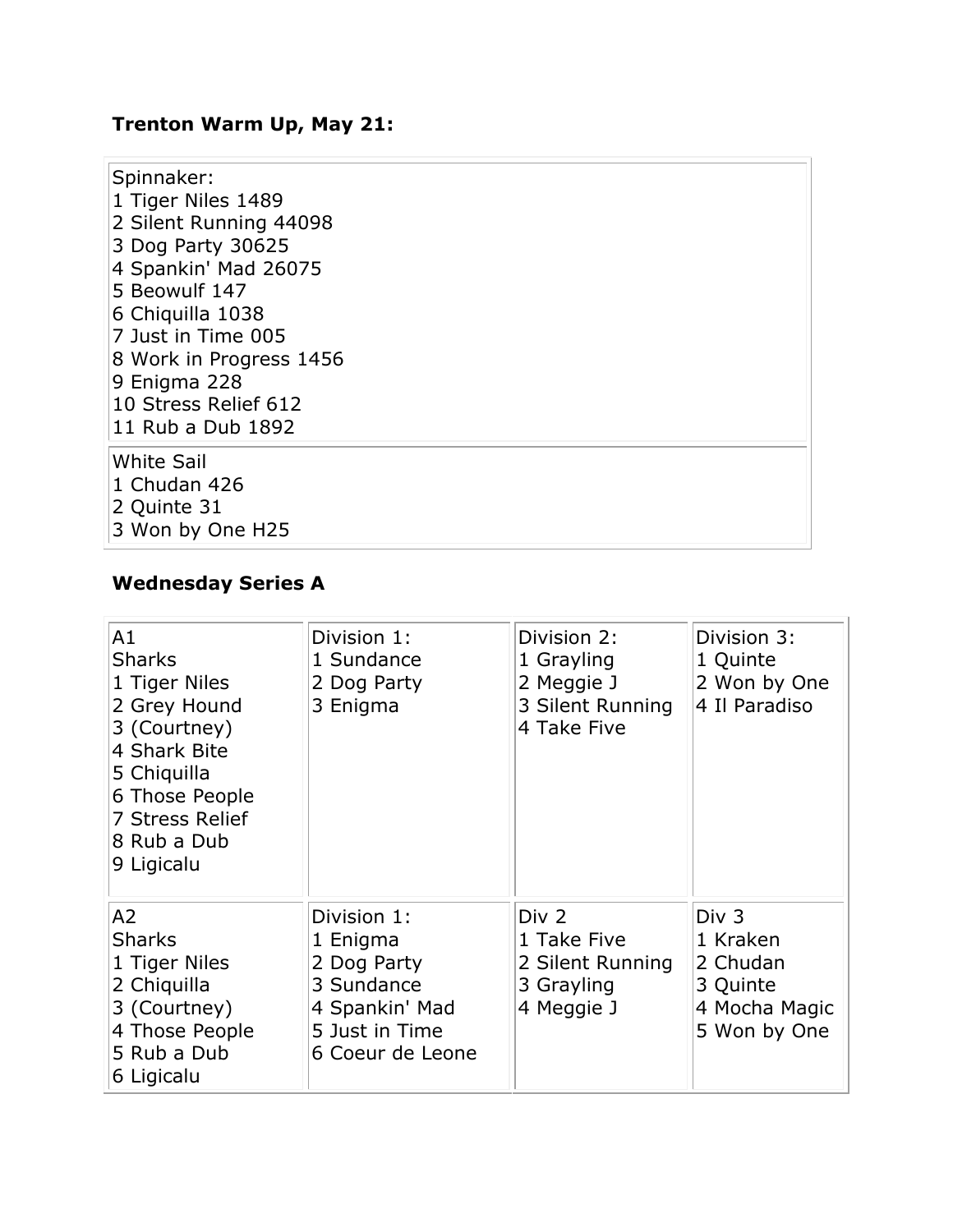| 8 Stress Relief                                                                                                                                                |                                                                                                                     |                                                                                                 |                                                                                                                                     |
|----------------------------------------------------------------------------------------------------------------------------------------------------------------|---------------------------------------------------------------------------------------------------------------------|-------------------------------------------------------------------------------------------------|-------------------------------------------------------------------------------------------------------------------------------------|
| A <sub>3</sub><br><b>Sharks</b><br>1 Tiger Niles<br>2 Grey Hound<br>3 Shark Bite<br>4 Chiquilla<br>5 (Courtney)<br>6 Those People<br>7 Rub a Dub<br>9 Ligicalu | Div 1<br>1 Spankin' Mad<br>2 Enigma<br>3 Dog Party<br>4 Just in Time<br>5 Coeur de Leone                            | Div <sub>2</sub><br>1 Take Five<br>2 Grayling<br>3 Meggie J<br>4 Aqua Jewel<br>6 Silent Running | Div 3<br>1 Hooligan<br>2 Chudan<br>3 Kraken<br>4 Just our Pace<br>5 Won by One<br>6 Quinte<br>7 Brave and<br>Crazy<br>9 Mocha Magic |
| A <sub>4</sub><br><b>Sharks</b><br>1. Tiger Niles<br>2. Chiquilla<br>3. Shark Bite                                                                             | Division 1:<br>1. Sundance                                                                                          | Division 2:<br>1. Grayling                                                                      | Division 3:<br>1. Chudan                                                                                                            |
| A5<br><b>Sharks</b><br>1 Spinner<br>2 (Courtney)<br>4 Chiquilla                                                                                                | Division 1<br>1 Enigma<br>2 Spankin' Mad<br>3 Dog Party<br>5 Just in Time                                           | Division 2:<br>1 Take Five<br>2 Silent Running<br>4 Aqua Jewel                                  | Division 3:<br>1 Kraken<br>2 Chudan<br>3 Just our Pace<br>4 Ceilidh<br>5 Checkmate<br>6 Quinte                                      |
| A <sub>6</sub><br><b>Sharks</b><br>1 (Courtney)<br>2 Shark Bite<br>3 Great White<br>4 Spinner<br>5 Rub a Dub<br>6 Those People                                 | Div 1<br>1 Dog Party<br>2 Sundance<br>3 Panache<br>4 Enigma<br>5 Spankin' Mad<br>6 Just in Time<br>7 Coeur de Leone | Div <sub>2</sub><br>1 Grayling<br>2 Meggie J<br>3 Silent Running<br>4 Take Five                 | Div 3<br>1 Kraken<br>2 Chudan<br>3 Brave and<br>Crazy<br>4 Mocha Magic<br>5 Quinte<br>6 Won by One                                  |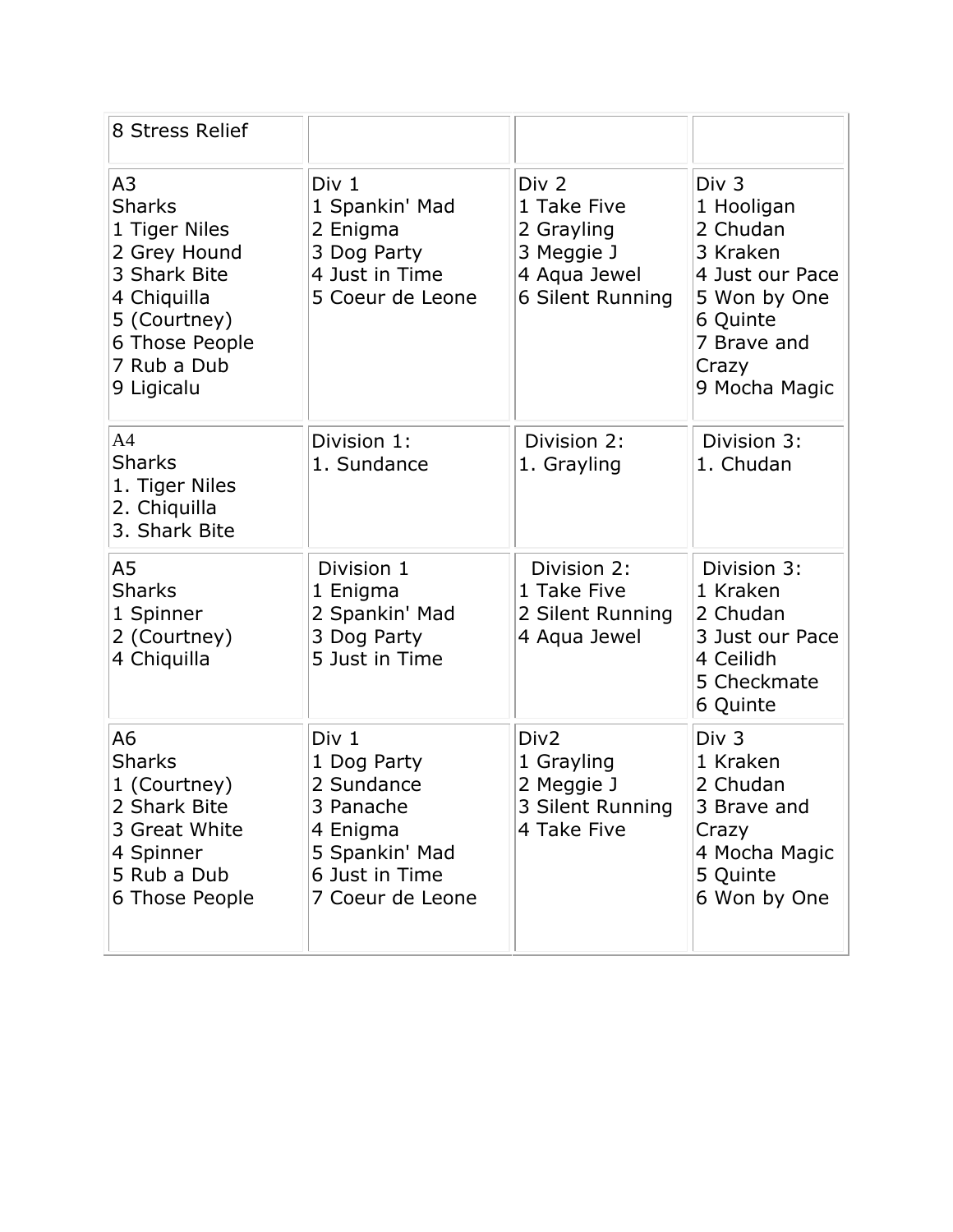| A7<br><b>Sharks</b><br>1 Tiger Niles<br>2 Chiquilla<br>3 Shark Bite<br>4 (Courtney)<br>5 Great White<br>6 Those People<br>7 Rub a Dub<br>DNF 10 Ligicalu<br>DNS 13 Spinner                          | Div 1<br>1 Sundance<br>2 Panache<br>3 Spankin' Mad<br>4 Dog Party<br>5 Just in Time                              | Div 2<br>1 Silent Running<br>2 Grayling<br>3 Meggie J<br>4 Take Five                   | Div 3<br>1 Kraken<br>2 Chudan<br>3 Quinte<br>4 Just our Pace<br>5 Mocha Magic<br>6 Il Paradiso |
|-----------------------------------------------------------------------------------------------------------------------------------------------------------------------------------------------------|------------------------------------------------------------------------------------------------------------------|----------------------------------------------------------------------------------------|------------------------------------------------------------------------------------------------|
| <b>Overall Series A</b><br>(TBC)<br>(With total<br>points)<br><b>Sharks</b><br>Tiger Niles 3.75<br>(Courtney) 12.75<br>Chiquilla 14.00<br>Shark Bite 15.00<br>Those People 28.00<br>Rub a Dub 32.00 | Div <sub>1</sub><br>Sundance 7.25<br>Enigma 10.50<br>Dog Party 10.75<br>Spankin' Mad 14.75<br>Just in Time 25.00 | Div 2<br>Grayling 6.25<br>Take Five 10.25<br>Silent Running<br>10.75<br>Meggie J 14.00 | Div <sub>3</sub><br>Kraken 6.00<br>Chudan 8.75<br>Quinte 17.75                                 |

### **BL&E (East of Bridge)**

| Sharks       | Spinnaker 1                    | Spinnaker 2      | White Sail      |
|--------------|--------------------------------|------------------|-----------------|
| 1 Work in    | 1 Sundance                     | 1 Take Five      | 1 Just our Pace |
| Progress     | 2 Just in Time                 | 2 Silent Running | 2 Won by One    |
| 2 Shark Bite | 3 Dog Party                    | 3 Grayling       | 3 Chudan        |
| 3 Chiquilla  | 4 Spankin' Mad<br>6 Enigma DNF |                  | 4 Lady in Red   |

#### **Burrows (Part of Hospice Quinte Fund Raiser)** Finishes are the 3 digits after the total points

| Spinnaker | White Sail | <b>Blue Nose</b> |
|-----------|------------|------------------|
|           |            |                  |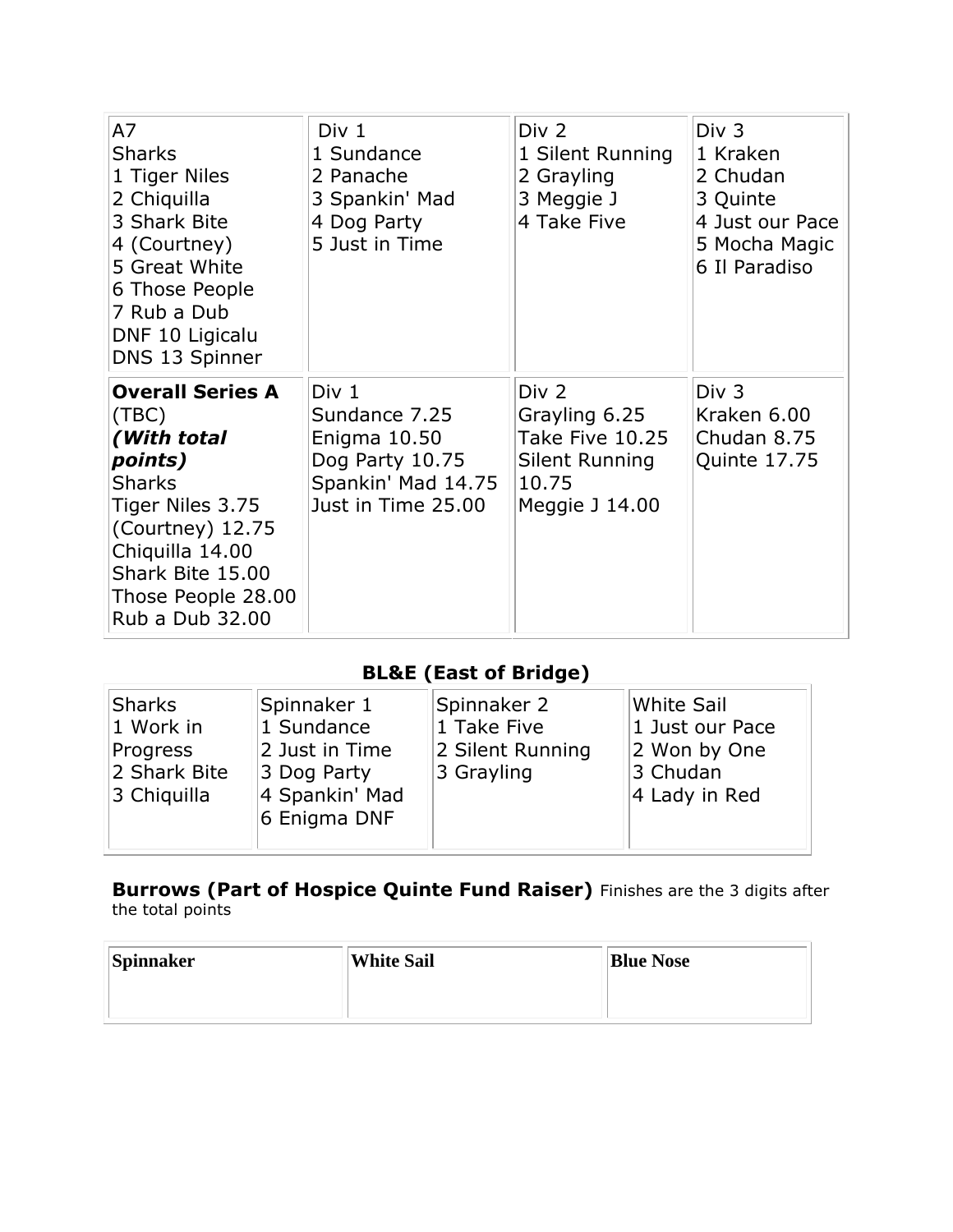### **Ladies Series**

| Race 1<br>1 Shark Bite<br>2 Silent Running<br>3 Just our Pace<br>$ 4$ Won by One | Race 2<br>1 Just our Pace<br>2 Silent Running<br>3 Shark Bite<br>4 Won by One | Race 3<br>1 Just our Pace<br>2 Silent Running<br>3 Won by One | Race <sub>4</sub><br>Results not<br>available |
|----------------------------------------------------------------------------------|-------------------------------------------------------------------------------|---------------------------------------------------------------|-----------------------------------------------|
|                                                                                  |                                                                               |                                                               |                                               |

#### Race 5 Results not available

Ladies Long Distance

Pos Boat Skipper =Total Results not available

### **Ladies Overall Result**

Pos Boat ,,,,,,Skipper, Race #1 Race #2 Race #3 Race #4 Race #5 =Total

Results not available

### **Single, Double Handed (White Sail only)**

| <b>Single Handed</b>                                                                        | <b>Double Handed</b>                                                                           | Family                                                                                                        |
|---------------------------------------------------------------------------------------------|------------------------------------------------------------------------------------------------|---------------------------------------------------------------------------------------------------------------|
| C Spinner<br>2 Enigma<br>3 Keitha M<br>4 Tic Tac T'eau<br>DNF 7 Mocha Magic<br>DNF 7 Chudan | 1 Tiger Niles<br>2 Chiquilla<br>3 Rub a Dub<br>4 Dog Party<br>5 Shark Bite<br>6 Coeur de Leone | 1 Sundance<br>2 Just in Time<br><b>DNF 6 Kraken</b><br><b>DNF 6 Just our Pace</b><br><b>DNF 6 Lady in Red</b> |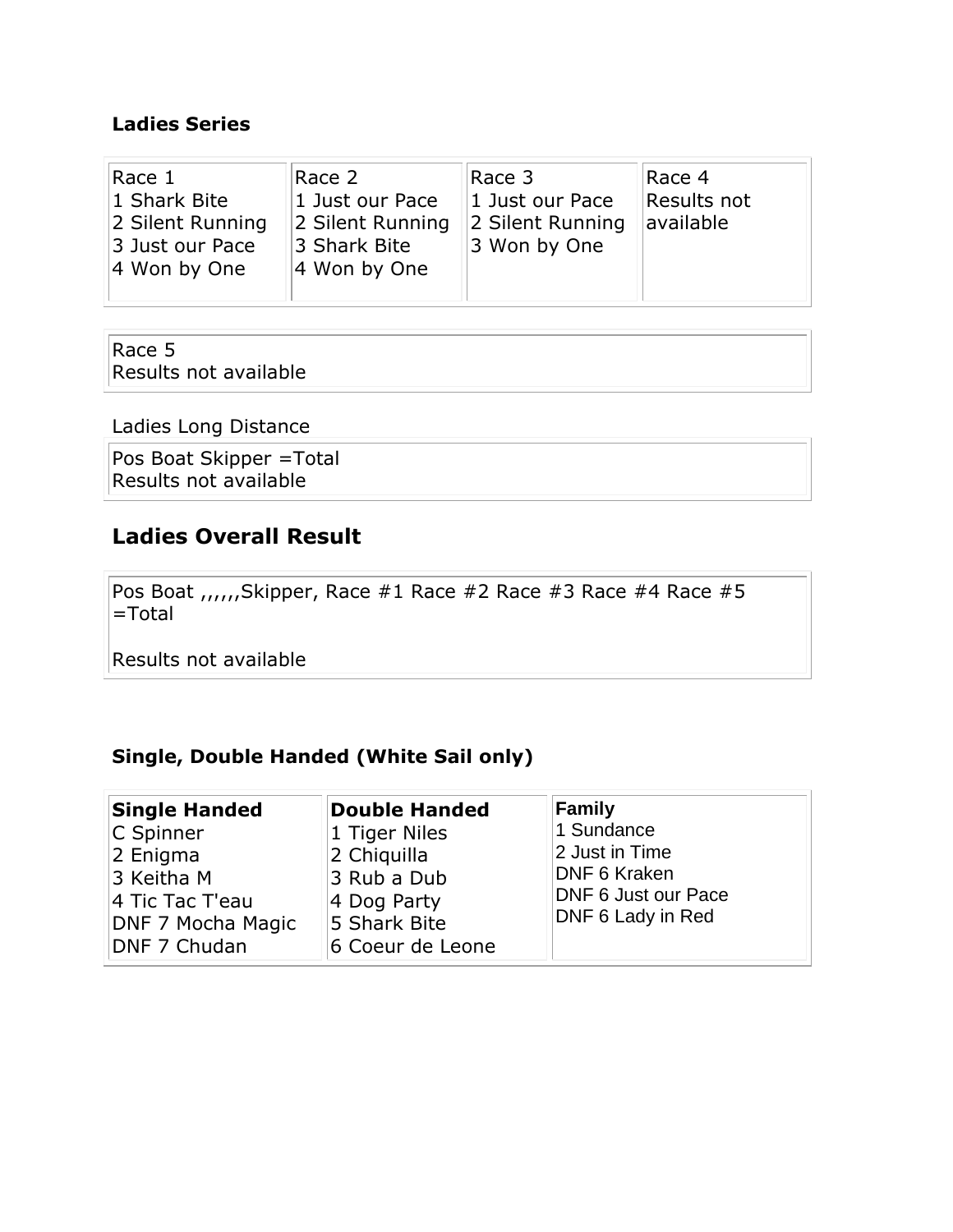### **Braidwood**

| Div 1          | Div <sub>2</sub> | Sharks                          | Div 3 White sail          |
|----------------|------------------|---------------------------------|---------------------------|
| 1 Dog Party    | No               | 1 Tiger Niles                   | 1 Quinte                  |
| 2 Just in Time | $ $ competitors  | 2 Work in Progress<br>3 Spinner | $\parallel$ 2 Il Paradiso |
|                |                  |                                 |                           |

# **Fleet Captain's (White Sail, one class)**

| Race $# 1$<br>1. Tiger Niles<br>2. Sundance<br>3. Spinner<br>4. Dog Party<br>5. Grayling<br>6. Take Five<br>7. Aqua Jewel<br>8. Those People<br>9. Panache<br>10. Coeur de Leone<br>11. Silent Running<br>12. Chiquilla<br>13. JustinTime<br>14. Quinte<br>15. Just Our Pace<br>16. Won by One<br>17. Ligicalu<br>21. Kraken<br>21. Mocha Magic<br>21. Shark Bit | Race $#2$<br>1 Tiger Niles<br>2 Shark Bite<br>3 Sundance<br>4 (Courtney)<br>5 Aqua Jewel<br>6 Kraken<br>7 Grey Hound<br>8 Grayling<br>9 Great White<br>10 Mojito<br>11 Those People<br>12.5 Take Five<br>12.5 Chiquilla<br>14 Spinner<br>15 Just our Pace<br>16 Chudan<br>17 Mocha Magic<br>18 Spankin' Mad<br>19 Quinte<br>20 Dog Party<br>21 Coeur de Leone<br>22 Just in Time<br>23 Won by One<br>24 Il Paradiso<br>25 Brave and Crazy<br>26 Ligicalu |
|------------------------------------------------------------------------------------------------------------------------------------------------------------------------------------------------------------------------------------------------------------------------------------------------------------------------------------------------------------------|----------------------------------------------------------------------------------------------------------------------------------------------------------------------------------------------------------------------------------------------------------------------------------------------------------------------------------------------------------------------------------------------------------------------------------------------------------|
| Race $#3$<br>1 Grayling<br>2 Sundance<br>3 Tiger Niles                                                                                                                                                                                                                                                                                                           | 27 Hooligan                                                                                                                                                                                                                                                                                                                                                                                                                                              |
| 4 Grey Hound                                                                                                                                                                                                                                                                                                                                                     |                                                                                                                                                                                                                                                                                                                                                                                                                                                          |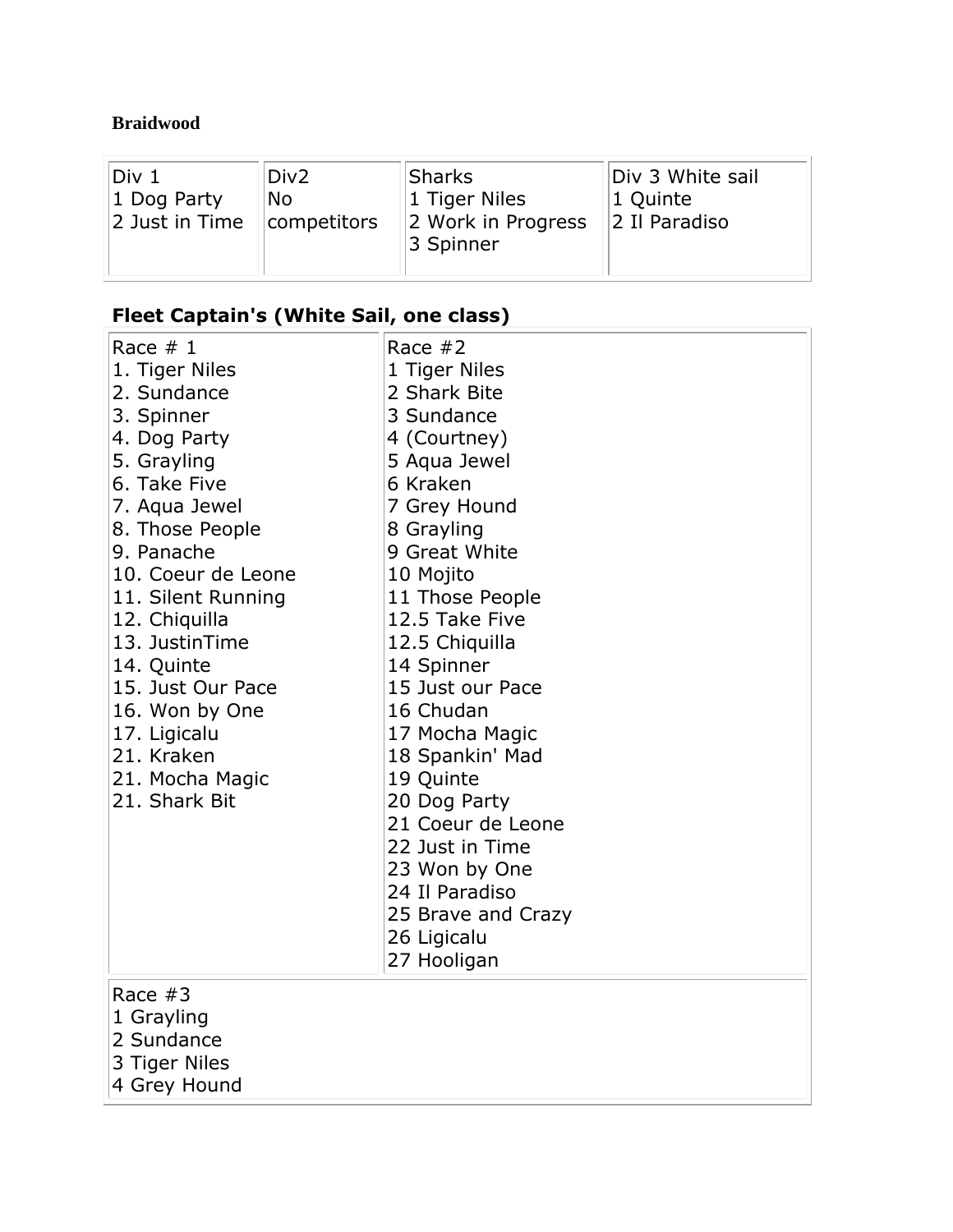5.5 Spankin' Mad 5.5 Chiquilla 7 Spinner 8 Kraken 9 Great White 10 Just in Time 11 Dog Party 12 Coeur de Leone 13 Aqua Jewel 14 Take Five 15 Rub a Dub 16 (Courtney) 17 Shark Bite 18 Just our Pace 19 Chudan 20 Mocha Magic 21 Those People 22 Il Paradiso 23 Dream Weaver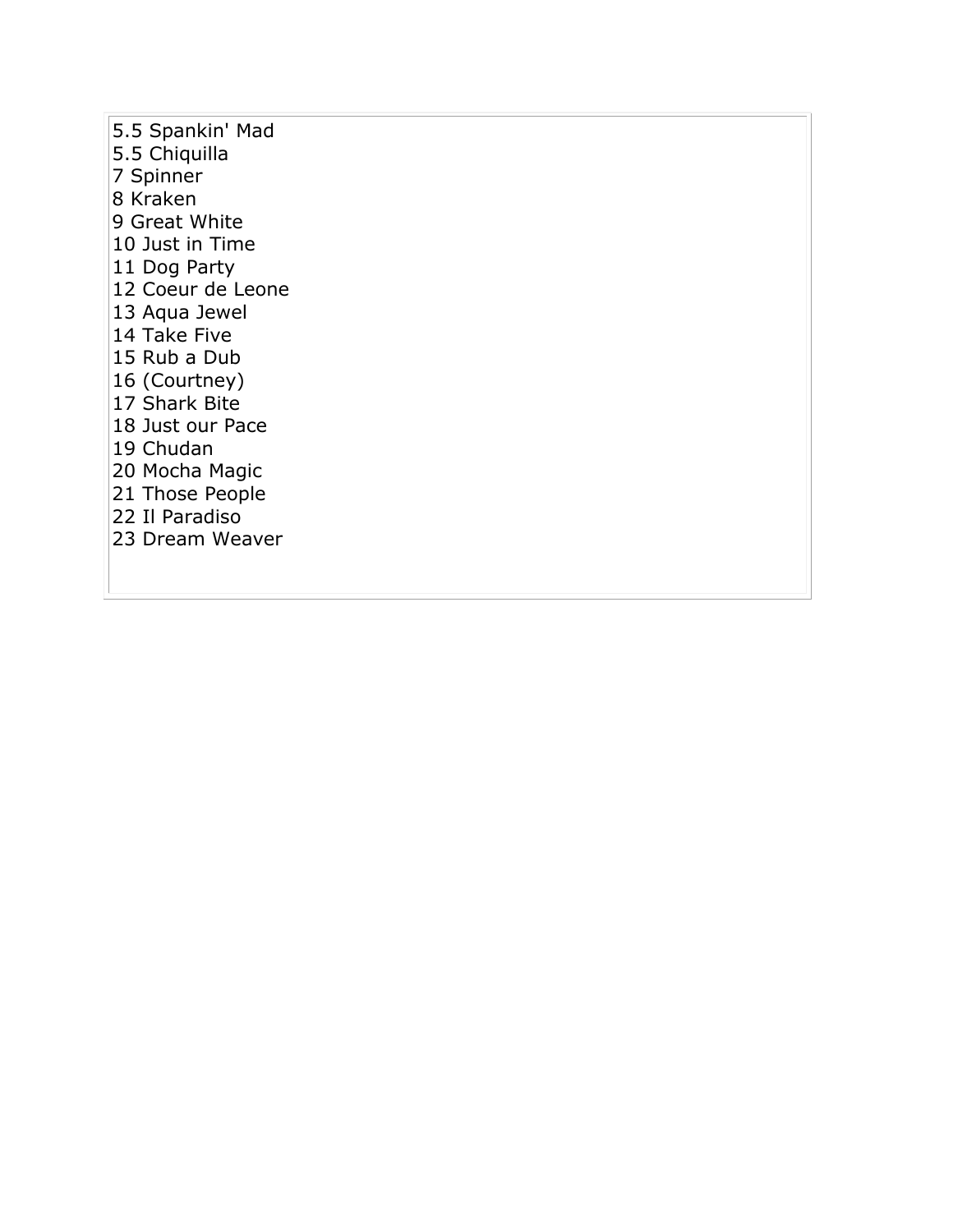**Pursuit** (Calculated start time so theoretically all boats finish at the same time.)



### **Challenge Cup**

| Sharks       | Div 1          | Div 2            | White Sail      |
|--------------|----------------|------------------|-----------------|
| $1$ Tiger    | 1 Sundance     | 1 Grayling       | 1 Lady in Red   |
| <b>Niles</b> | 2 Just in Time | 2 Silent Running | 2 Kraken        |
| 2 Work in    | 3 Dog Party    |                  | 3 Chudan        |
| Progress     | 4 Spankin' Mad |                  | 4 Dream Weaver  |
| 3 Chiquilla  |                |                  | 5 Just our Pace |
| 4 Grey       |                |                  | 6 Checkmate     |
| Hound        |                |                  | 7 Quinte        |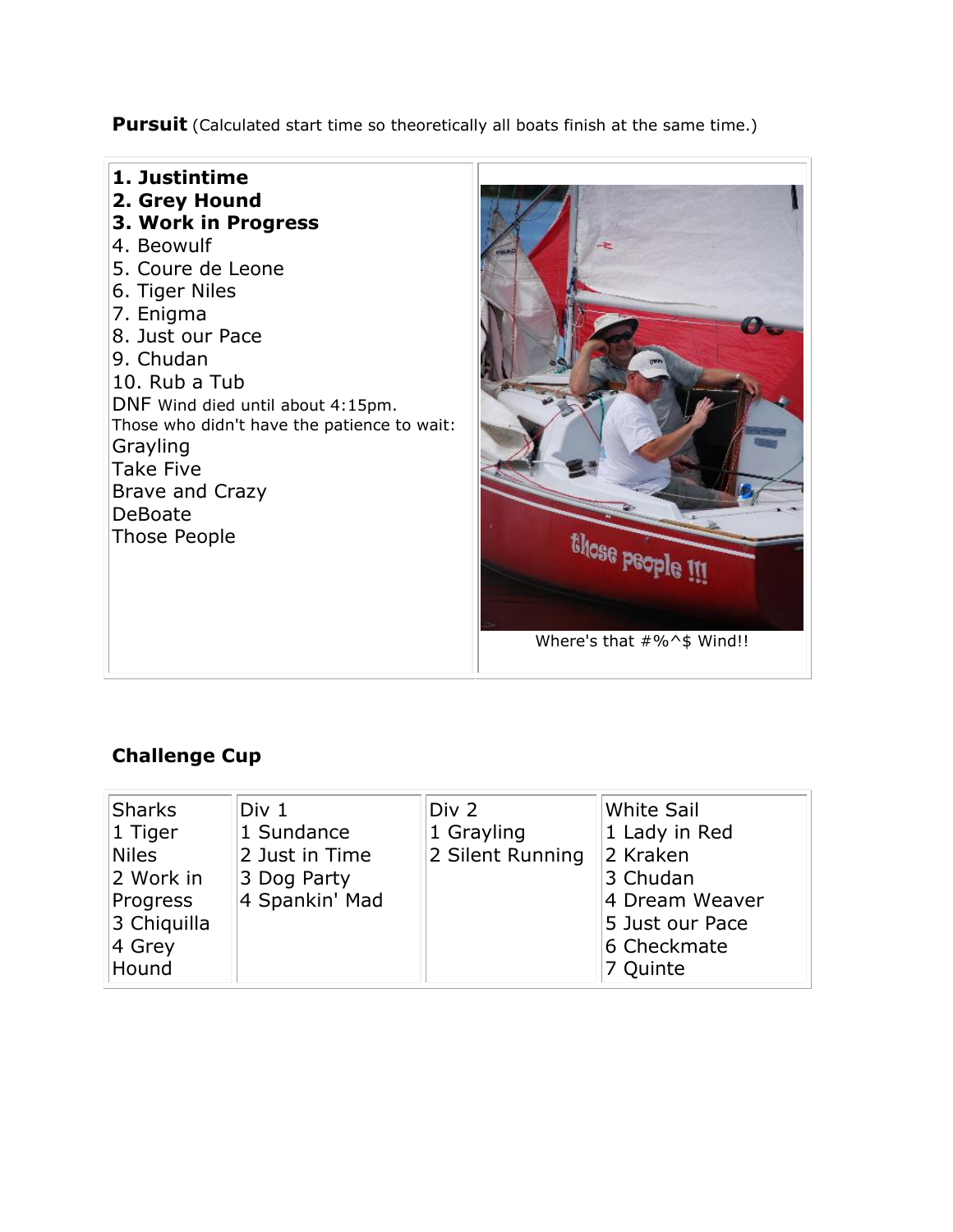**Katie Grey** (Very strong winds this year caused many problems and DNFs)

| Spinnaker             | White Sail            |
|-----------------------|-----------------------|
| Results not available | Results not available |
|                       |                       |

**Binnacle** (Picton back to Belleville day after the Katie Grey) Winds were similar to the day before

| Spinnaker<br>1 Tiger Niles<br>2 Silent Running<br>3 Beowolf<br>4 Dog Party<br>5 Work in Progress<br>6 Spankin' Mad<br>9 Just in Time (DNF)<br>9 Rub a Dub (DNF) | <b>White Sail</b><br>1 Aqua Jewel<br>2 Drean Weaver<br>3 Just our Pace<br>4 Quinte |
|-----------------------------------------------------------------------------------------------------------------------------------------------------------------|------------------------------------------------------------------------------------|
|                                                                                                                                                                 |                                                                                    |

### **Wednesday Series B**

| <b>B1</b>       | Spinnaker 1         | Spinnaker 2  | <b>White Sail</b> |
|-----------------|---------------------|--------------|-------------------|
| <b>Sharks</b>   | 1 Spankin' Mad      | 1 Grayling   | 1 Kraken          |
| 1 Grey Hound    | 2 Sundance          | 2 Silent     | 2 Chudan          |
| 2 Work in       | 3 Diana of Hastings | Running      | 3 Won by One      |
| Progress        | 4 Coeur de Leone    | 3 Take Five  | 4 Hooligan        |
| 3 Spinner       | 5.5 Just in Time    | 4 Aqua Jewel | 5 Dream Weaver    |
| 4 Stress Relief | 5.5 Enigma          |              | 6 Mocha Magic     |
| 5 Rub a Dub     |                     |              | 7 Quinte          |
| 6 Chiquilla     |                     |              | 8 Brave and       |
| 7 Great White   |                     |              | Crazy             |
| 9 Shark Bite    |                     |              | 9 Il Paradiso     |
|                 |                     |              | 10 Ceilidh        |
|                 |                     |              |                   |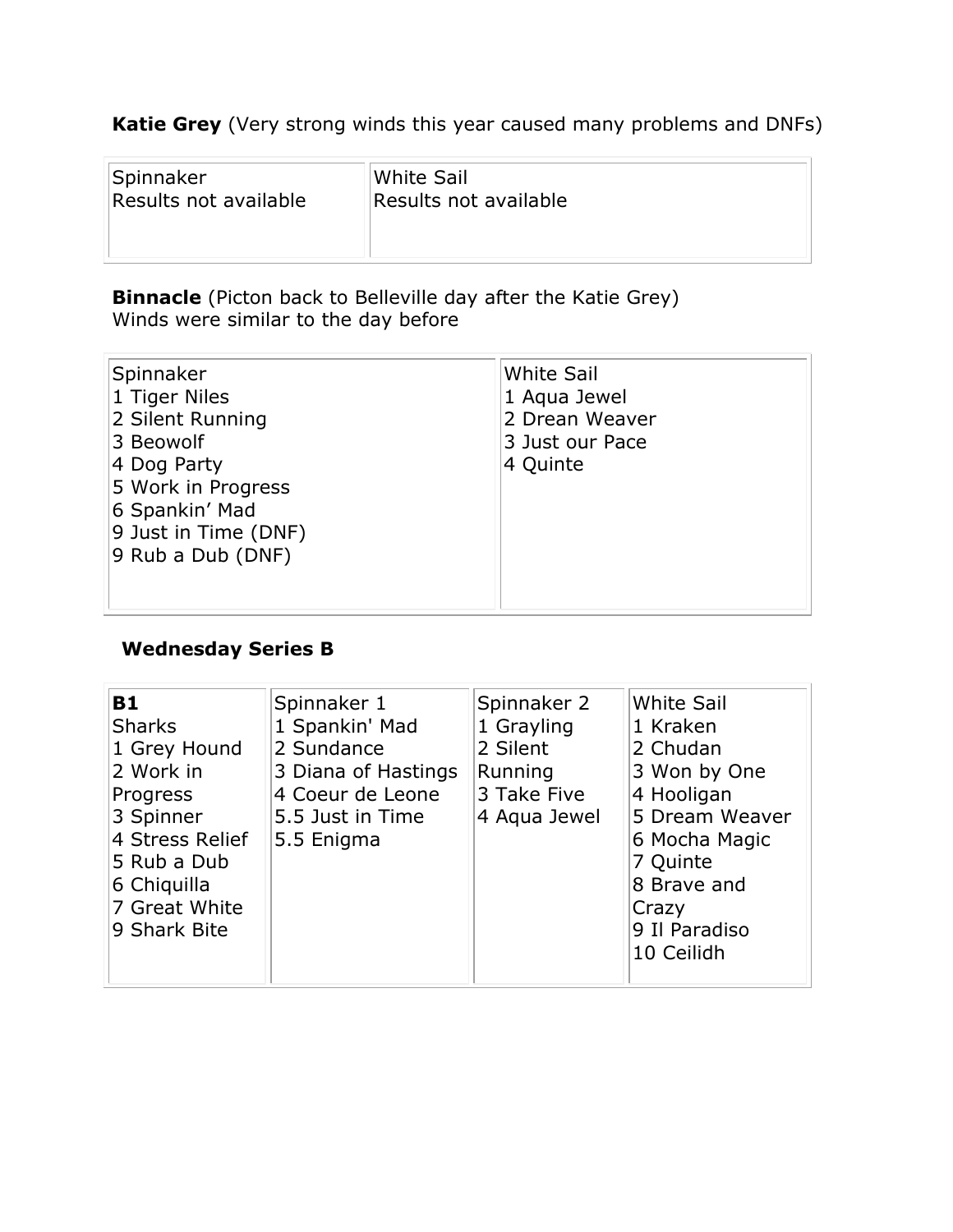| <b>B2</b><br><b>Sharks</b><br>1 Tiger Niles<br>2 Grey Hound<br>3 Spinner<br>4 Chiquilla<br>5 Shark Bite<br><b>6 Stress Relief</b><br>7 Those People                                    | Spinnaker 1<br>1 Sundance<br>2 Panache<br>3 Spankin' Mad<br>4 Just in Time<br>5 Enigma                                               | Spinnaker 2<br>1 Grayling<br>2 Take Five                                        | <b>White Sail</b><br>1 Lady in Red<br>2 Kraken<br>3 Just our Pace<br>4 Mocha Magic<br>5 Chudan<br>6 Il Paradiso<br>7 Quinte<br>8 Brave and<br>Crazy<br>9 Won by One                                           |
|----------------------------------------------------------------------------------------------------------------------------------------------------------------------------------------|--------------------------------------------------------------------------------------------------------------------------------------|---------------------------------------------------------------------------------|---------------------------------------------------------------------------------------------------------------------------------------------------------------------------------------------------------------|
| <b>B3</b><br><b>Sharks</b><br>1 Tiger Niles<br>2 Spinner<br>3 Work in<br>Progress<br>4 Chiquilla<br>5 Great White<br>6 Stress Relief<br>7 Those People                                 | Spinnaker 1<br>1 Sundance<br>2 Spankin' Mad<br>3 Dog Party<br>4 Panache<br>5 Enigma<br>6 Just in Time                                | Spinnaker 2<br>1 Silent<br>Running<br>2 Grayling<br>3 Take Five<br>5 Aqua Jewel | <b>White Sail</b><br>1 Kraken<br>2 Lady in Red<br>3 Dream Weaver<br>4 Chudan<br>5 Quinte<br>6 Checkmate<br>7 Won by One<br>8 Mocha Magic<br>9 Ceilidh<br>11 Il Paradiso                                       |
| <b>B4</b><br><b>Sharks</b><br>1 Tiger Niles<br>2 Work in<br>Progress<br>3 Grey Hound<br>4 Spinner<br>5 Great White<br>6 Shark Bite<br>7 Rub a Dub<br>8 Stress Relief<br>9 Those People | Spinnaker 1<br>1 Dog Party<br>2 Sundance<br>3 Spankin' Mad<br>4 Just in Time<br>5 Diana of Hastings<br>8 Coeur de Leone<br>8 Panache | Spinnaker 2<br>1 Silent<br>Running<br>2 Grayling<br>3 Take Five<br>4 Aqua Jewel | <b>White Sail</b><br>1 Mocha Magic<br>2 Chudan<br>3 Dream Weaver<br>4 Just our Pace<br>5 Brave and<br>Crazy<br>6 Kraken<br>7 Lady in Red<br>8 Quinte<br>9 Checkmate<br>DNF 12 Ceilidh<br>DNF 12 Won by<br>One |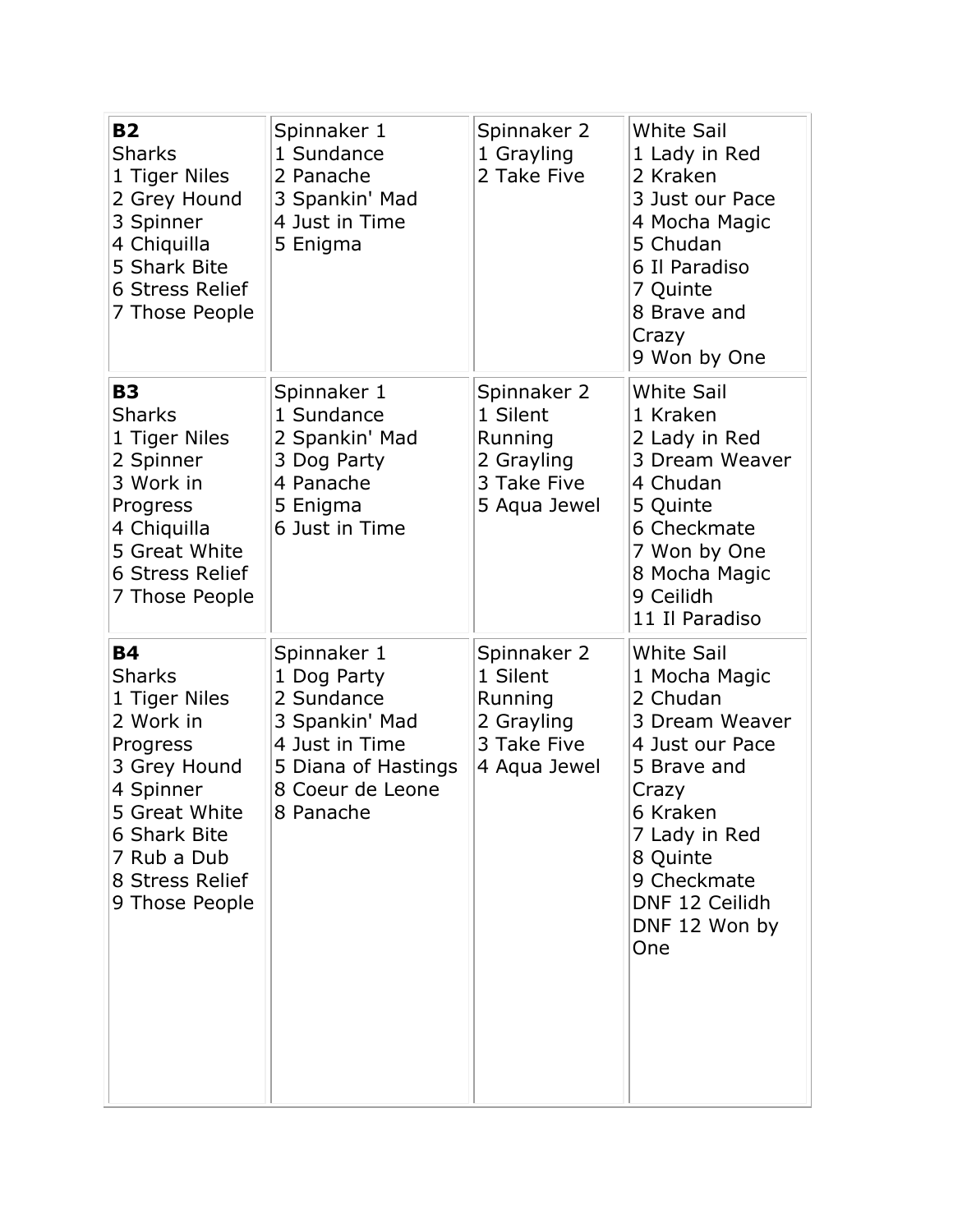| <b>B5</b><br><b>Sharks</b><br>1 Tiger Niles<br>2 Work in<br>Progress<br>3 Spinner<br>4 Grey Hound<br>5 Great White<br>6 Chiquilla<br>7 Rub a Dub<br>8 Stress Relief<br>9 Those People | Spinnaker 1<br>1 Sundance<br>2 Enigma<br>3 Panache<br>4 Spankin' Mad<br>5 Just in Time<br>6 Coeur de Leone                | Spinnaker 2<br>1 Grayling<br>2 Silent<br>Running<br>3 Take Five<br>4 Aqua Jewel | <b>White Sail</b><br>1 Lady in Red<br>2 Kraken<br>3 Mocha Magic<br>4 Chudan<br>5 Just our Pace<br>6 Won by One<br>7 Il Paradiso<br>8 Hooligan<br>9 Dream Weaver<br>10 Brave and<br>Crazy<br>11 Quinte |
|---------------------------------------------------------------------------------------------------------------------------------------------------------------------------------------|---------------------------------------------------------------------------------------------------------------------------|---------------------------------------------------------------------------------|-------------------------------------------------------------------------------------------------------------------------------------------------------------------------------------------------------|
| <b>B6</b><br><b>Sharks</b><br>1 Work in<br>Progress<br>2 Tiger Niles<br>3 Spinner<br>4 Grey Hound<br>5 Chiquilla<br>6 Great White<br>7 Stress Relief<br>8 Shark Bite<br>10 Rub a Dub  | Spinnaker 1<br>1 Panache<br>2 Sundance<br>3 Spankin' Mad<br>4 Enigma<br>5 Just in Time<br>6 Coeur de Leone<br>8 Dog Party | Spinnaker 2<br>1 Grayling<br>2 Take Five<br>3 Silent<br>Running                 | <b>White Sail</b><br>1 Kraken<br>2 Lady in Red<br>3 Dream Weaver<br>4 Won by One<br>5 Brave and<br>Crazy<br>6 Mocha Magic<br>7 Chudan<br>8 Quinte<br>9 Checkmate<br>10 Il Paradiso                    |
| <b>B7</b><br><b>Sharks</b><br>1 Tiger Niles<br>2 Spinner<br>3 Chiquilla<br>4 Work in<br>Progress<br>5 Grey Hound<br><b>6 Stress Relief</b><br>7 Great White<br>8 Rub a Dub            | Spinnaker 1<br>1 Sundance<br>2 Dog Party<br>3 Spankin' Mad<br>4 Panache<br>5 Enigma<br>6 Just in Time<br>7 Coeur de Leone | Spinnaker 2<br>1 Silent<br>Running<br>2 Grayling<br>3 Take Five                 | <b>White Sail</b><br>1 Kraken<br>2 Lady in Red<br>3 Chudan<br>4 Just our Pace<br>5 Brave and<br>Crazy<br>6 Il Paradiso<br>7 Dream Weaver<br>8 Checkmate<br>9 Quinte<br>11 Hooligan                    |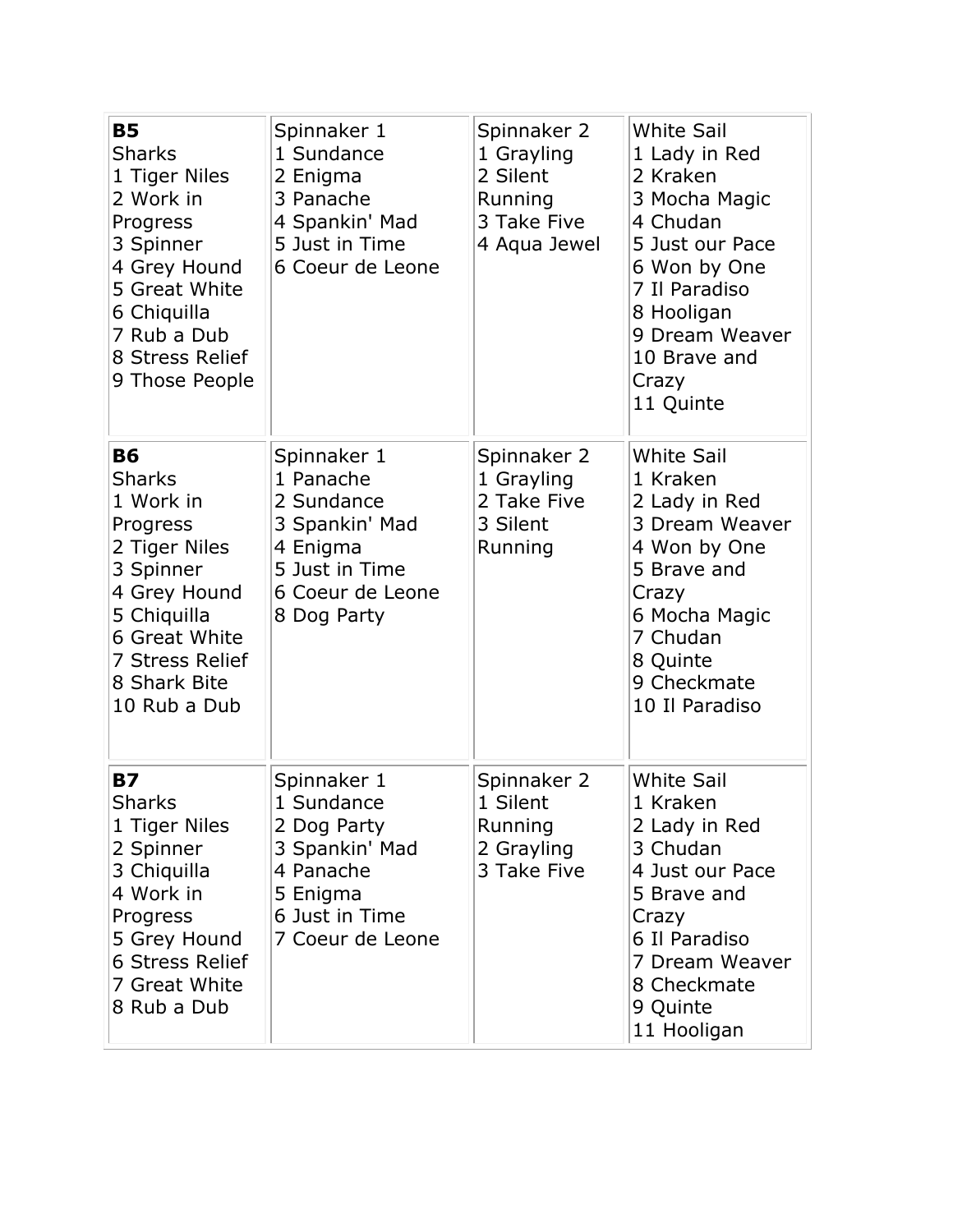### **Overall B Series**

| <b>Sharks</b> | Spinnaker 1 | Spinnaker 2 | White Sail |
|---------------|-------------|-------------|------------|
|               |             |             |            |

## **Wills Cup**

|  | Sharks<br>1 Work in<br>Progress | Spinnaker 1<br>1 Dog Party<br>2 Sundance<br>3 Just in Time<br>4 Spankin'<br>Mad<br>6 Enigma | Spinnaker 2<br>1 Silent Running<br>2 Grayling<br>4 Aqua Jewel | <b>White Sail</b><br>1 Just our Pace<br>4 Chudan DNF<br>4 Brave and Crazy<br><b>DNF</b> |
|--|---------------------------------|---------------------------------------------------------------------------------------------|---------------------------------------------------------------|-----------------------------------------------------------------------------------------|
|--|---------------------------------|---------------------------------------------------------------------------------------------|---------------------------------------------------------------|-----------------------------------------------------------------------------------------|

### **Robb Cup**

| <b>Sharks</b><br>1 Tiger Niles<br>2 Work in<br>Progress<br>3 Chiquilla<br>4 Shark Bite | Spinnaker 1<br>1 Dog Party<br>2 Spankin'<br>Mad<br>3 Sundance<br>4 Just in Time<br>5 Coeur de | Spinnaker 2<br>1 Grayling | White Sail<br>1 Lady in Red<br>2 Kraken<br>3 Chudan<br>4 Won by One<br>5 Brave and Crazy<br>6 Just our Pace |
|----------------------------------------------------------------------------------------|-----------------------------------------------------------------------------------------------|---------------------------|-------------------------------------------------------------------------------------------------------------|
|                                                                                        | Leone                                                                                         |                           |                                                                                                             |